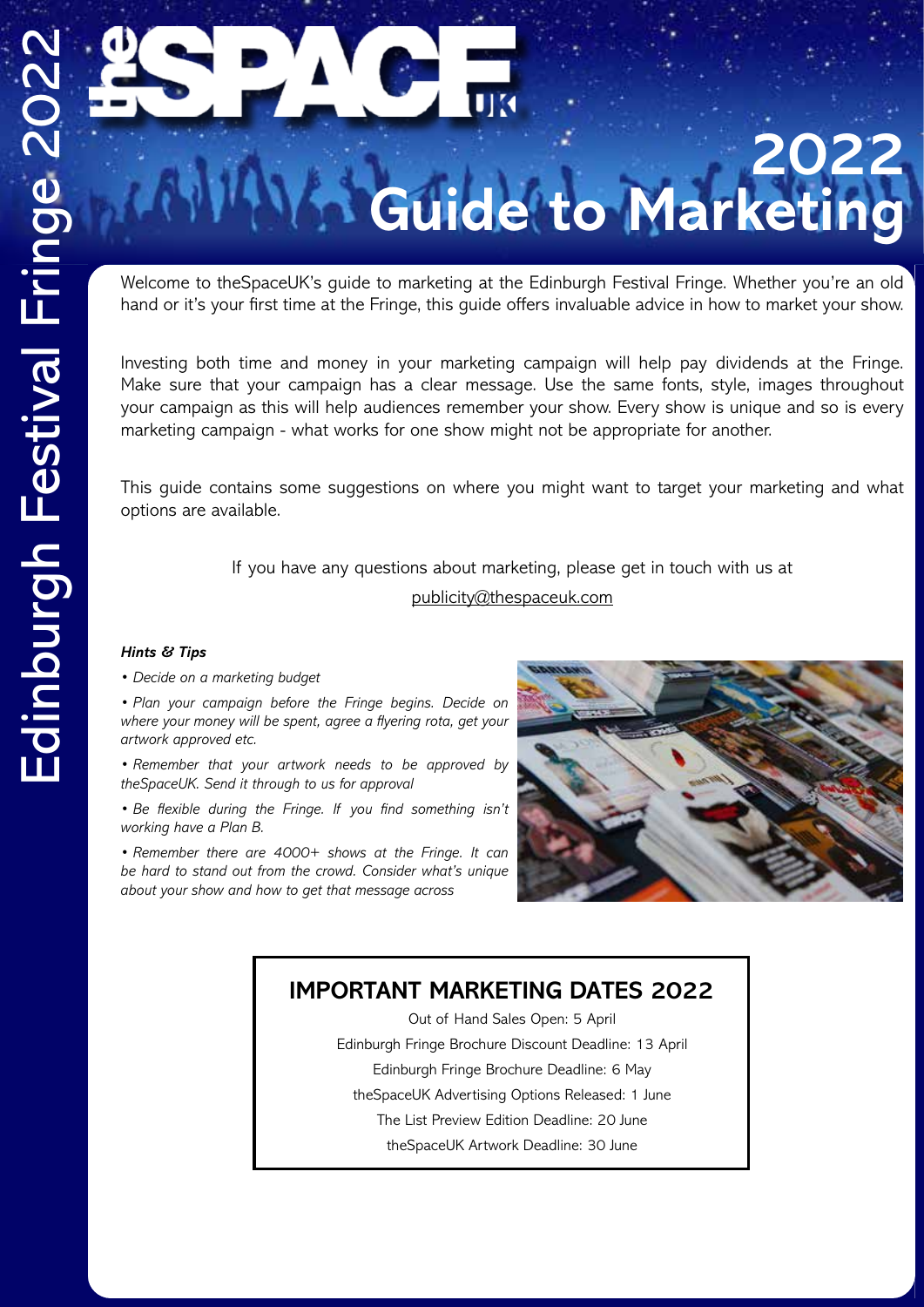Print is one of the most effective marketing tools at the Fringe. A good flyer can help capture interest, provide information and sell a show. The recommended size for flyers is A6 (105mm x 148mm).

# **Key Points**

• Flyers should be printed on both sides. We would recommend that the front of your flyer be your poster. The back of your flyer should not just be a repetition of your Fringe programme blurb, we would recommend using a secondary image and colour.

- Do not use photocopied or laser printed print
- A6 flyers should be printed on card with a minimum weight of 250gsm

• Posters should be printed on gloss, silk or matt art paper with a minimum weight of 130gsm

• You must submit your artwork for approval by theSpaceUK. Please make sure that you submit your artwork BEFORE sending it to print. Artwork should be uploaded to the Production Website.



# **1.1 Flyering & Distribution**

Flyering is a central part of your promotion at the Fringe, but can also be demanding and stressful. You should treat flyering with the same level of commitment as you treat your show and expect to flyer for a minimum of a couple of hours a day. Create a schedule with your company to divide responsibilities equally and make sure part of the schedule involves flyering directly before your show.

Posters can be displayed on the Royal Mile, or in local shops & businesses (with the owner's permission). You may distribute flyers for your shows around theSpaceUK by handing them out to audience members in the venues. A stock of flyers can be left at your Venue Box Office (one box only) and will be displayed by the venue staff.

Please do not place flyers in the bars or elsewhere in the venue as these will be removed. Flyposting – refers to sticking up posters, flyers, stickers etc. on public or private property without the owner's permission - is illegal in Edinburgh. This can result in fines (consider that all your details are on the poster). Please do not flypost.

# **1.2 Using Flyering Teams**

Many individuals and companies will offer to flyer your show on your behalf for a payment. These can be variable in quality. If you do make use of a flyering team, we recommend getting references in advance, regularly checking that flyering is being done and ensuring that members of the flyering team have seen your show in advance.

# **1.3 Distribution Companies in Edinburgh**

Another option is to use a distribution company in Edinburgh. These will display your poster & flyers in shops/cafes/ businesses. This is particularly useful for posters. The following are distribution companies in Edinburgh:

| Company | <b>Direct Distribution</b> | Website www.directdistribution.co.uk |
|---------|----------------------------|--------------------------------------|
| Company | Hanging Rock               | Website www.hanging-rock.co.uk       |
| Company | Out of Hand                | Website outofhand.co.uk/fringe       |

# **Hints & Tips**

*• Consider flyering in costume – it has plenty of visual appeal.*

*• Don't just hand flyers to people. A genuine one-on-one conversation with someone who is passionate about their show will sell more tickets. Volume isn't the key, conversion rate is.*

- *• Work together with other shows, flyer queues and seats for shows similar to yours and let them do the same*
- *• Locations that we recommend flyering*
	- *a. Royal Mile (although be aware that everyone does this)*
	- *b. Half-Price Hut (especially if you're on sale in the Half Price Hut)*
	- *c. Outside your own venue (particularly in the hour before your show)*
	- *d. Exit/Enter flyer for other shows (pick shows that are similar to yours, DO NOT flyer in other venues apart from theSpaceUK)*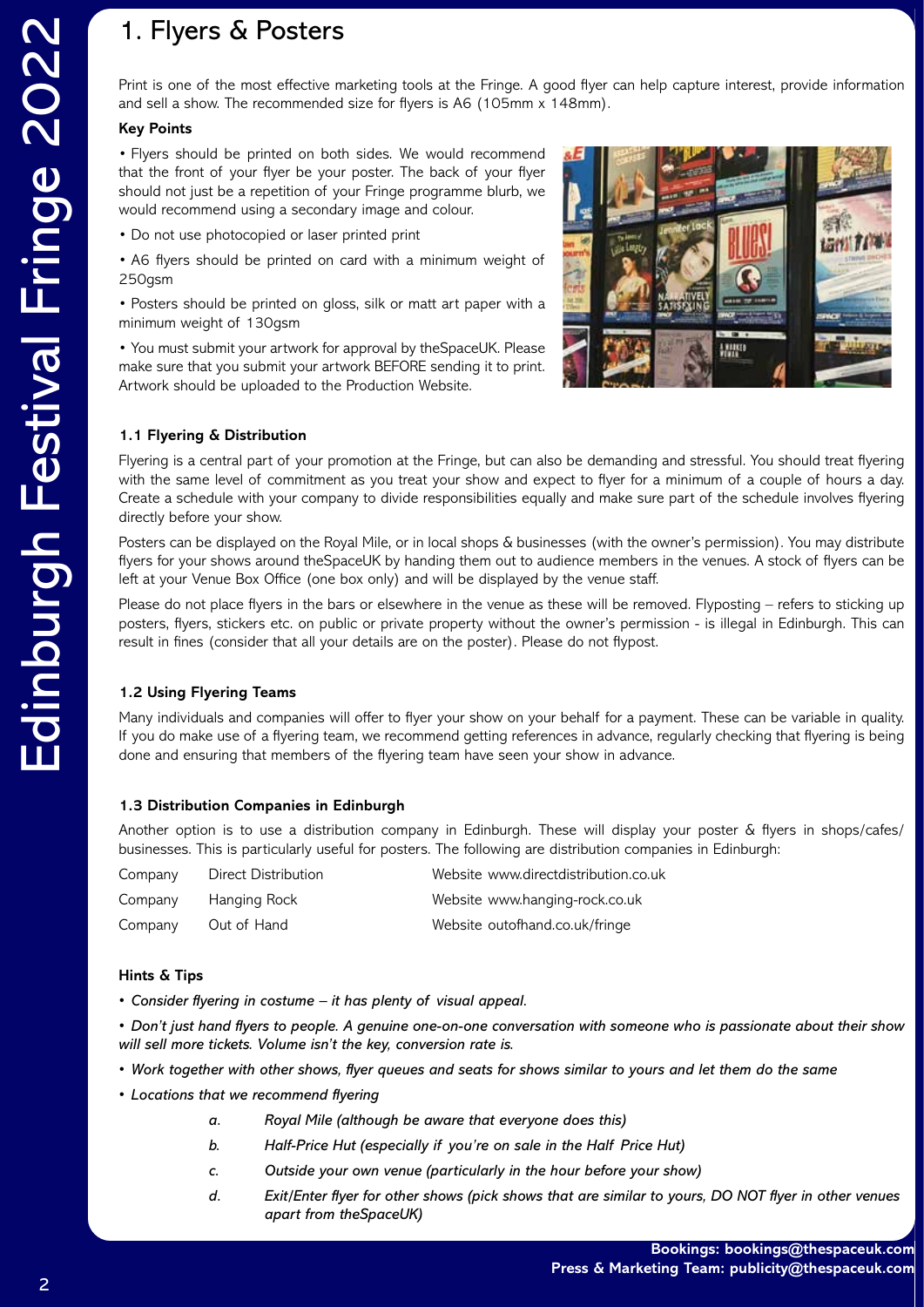# 2. Outdoor Advertising

## **2.1 theSpaceUK Correx**

theSpaceUK offers free outdoor advertising printed on waterproof Correx outside of each venue. You don't require any specific artwork as we will use your poster or flyer image to create the advert.

Please note that artwork must be received and approved by this deadline. Artwork can be submitted after this deadline, however won't be included on the outdoor Correx.

**Booking Deadline: None, you are booked as part of your registration with theSpaceUK**

**Artwork Deadline: 30 June**

# **2.2 Further Outdoor Advertising**

theSpaceUK also offers further outdoor advertising opportunities in prime locations at an affordable cost. Rates, booking & artwork deadlines will come out in late April.

**Media Pack Released: 29 April Booking Deadline: 17 June Artwork Deadline: 30 June**



# **2.3 Out of Hand**

Edinburgh City Council have appointed Out of Hand to deal with outdoor advertising during the Fringe. They offer a range of formats from giant 8x4ft Towers, to smaller A3 Poster packs printed on Correx. Outdoor advertising is a fantastic way to get your show seen by audiences and is highly recommended.

Out of Hand will take care of maintaining these sites and will also send your photographic evidence after they have been put up. Damaged Correx will be replaced (at a cost to you) and be aware that certain formats are more liable to damage than others. The Out of Hand website offers a guide to extra stock that may be required.

Website: outofhand.co.uk/fringe Email: hello@outofhandscotland.co.uk Phone: +44 (0)131 661 8122

**Media Pack Released: 29 March Bookings Open: 5 April**



#### *Hints & Tips*

- *• Ensure that your artwork is of a high quality. You may wish to employ a graphic designer to assist with this*
- *• Send any proposed artwork to theSpaceUK and we will offer our recommendations*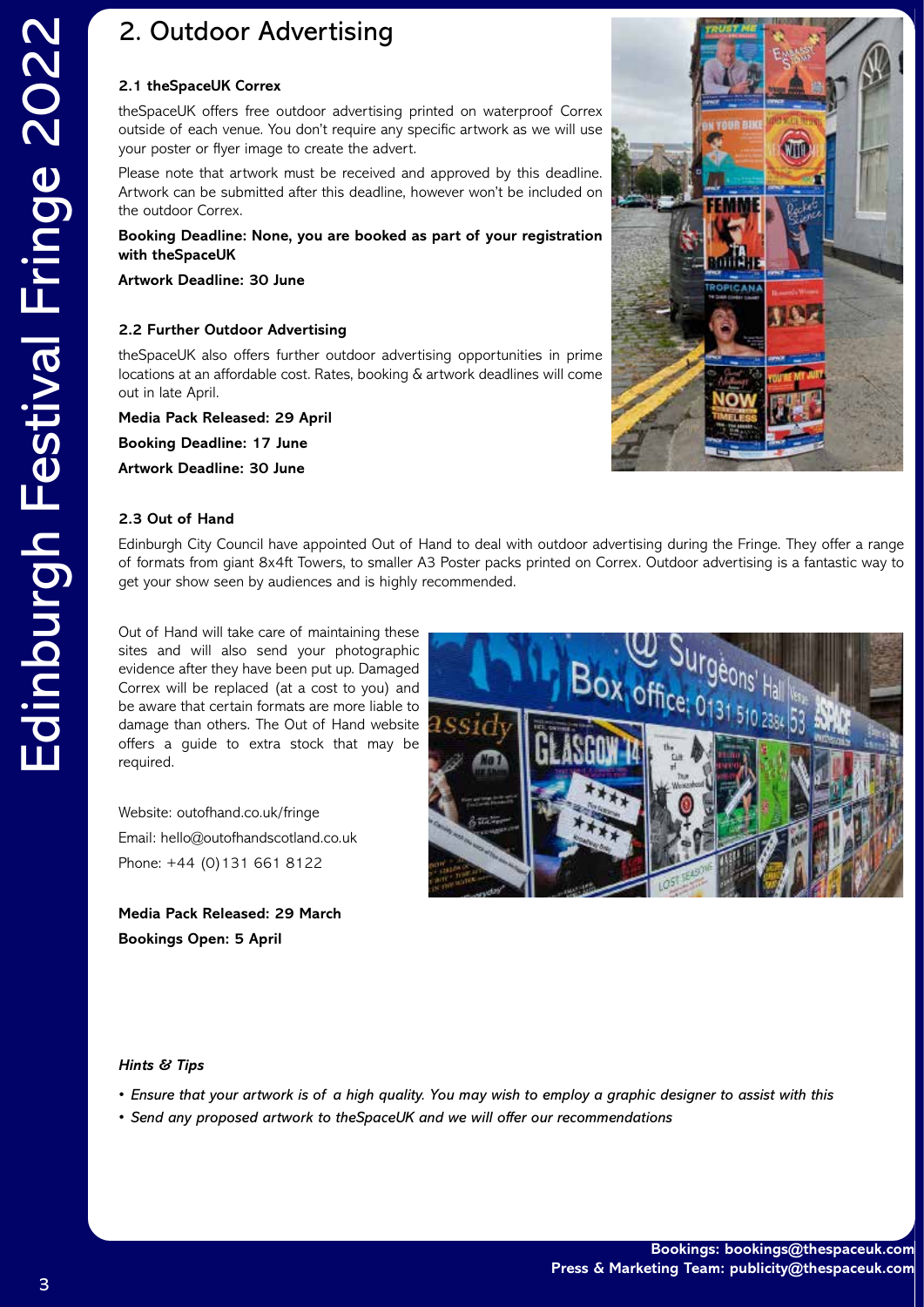# 3. Advertising in Brochures

### **3.1 The Edinburgh Festival Fringe Brochure**

The Edinburgh Festival Fringe brochure is distributed in July around both Edinburgh and the UK with close to 200,000 copies printed each year. It should be high on your list of possible options for advertising at the Fringe. We would generally recommend an advert placed in your section (i.e. if your show is in the theatre section, place your advert in the theatre section).

Rates can be found here:

https://www.edfringe.com/about/advertise-with-us/participant

If you book prior to mid April, where you'll receive a 15% discount. The booking & artwork dates (which are hard deadlines), can be found below.

**Discount rate booking deadline: 13 April 2022, 17:00 Standard rate booking deadline: 06 May 2022, 17:00 Artwork deadline: 18 May 2022, 17:00**



#### *Hints & Tips*

*• Quarter page adverts are the easiest to resize an A3 poster for. Half & Eighth Pages will require a re-design to be effective.*

*• Booking before the discount deadline is recommended.* 



#### **3.2 theSpaceUK Brochure**

Each year, theSpaceUK produces a physical brochure with c20,000 copies distributed across locations & venues. This brochure is an excellent and affordable way of getting your show advertised. Rates, artwork and booking deadlines will be announced in early May

**Media Pack Released: 29 April Booking Deadline: 28 May Artwork Deadline: 30 June**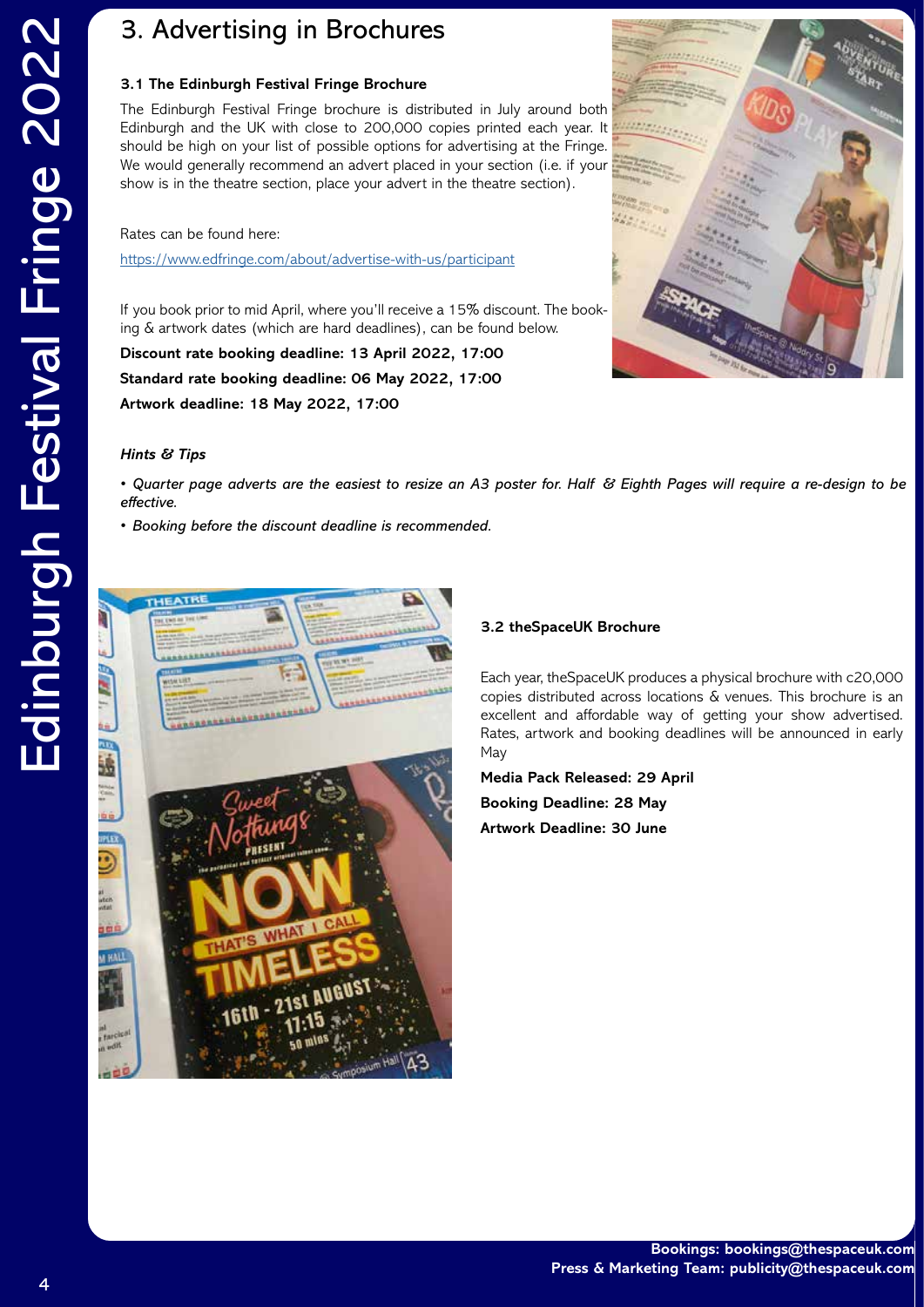# 4. Print Advertising

There are many different publications at the Fringe, and they provide a range of different advertising options. Several of the major publications offer discounts to theSpaceUK. Discounts are shown below - for a full rate-card, contact theSpaceUK's Press Office.

theSpaceUK also purchases pages or double page spreads in the magazines listed below, and will provide companies with an opportunity to purchase a slot on these pages. This gives companies an affordable way of getting their show advertised in the publications below. Further details about these opportunities will come out in early May.

# **The List**

A very well-known publication in Edinburgh. They publish throughout the year and have a strong arts-orientated readership base.

Publishes a Preview Guide (c15,000) and 3 weekly editions (c15,000).

*theSpaceUK Discount: Multiple. See theSpaceUK/List Rate Card for discounted rates*

# **FEST**

A free, bi-weekly A5 glossy publication distributed at key festival venues. One of the most recognized publications at the Fringe.

Publishes a Preview Guide in July (c15,000) and 2 weekly copies in August (c5,000)

*theSpaceUK Discount: Multiple. See theSpaceUK/FEST Rate Card for discounted rates*

Other publications that you may want to consider include The Scotsman, The Herald, The Skinny and the Edinburgh Evening News.

# *Hints & Tips*

- *• Pick the publication that's most suited to your audience*
- *• Closer to publication dates, you might be able to pick up deals*
- *• Always negotiate. The publications will publish a rate-card, ask if there is a discount*
- *• Ask where your advert is to be placed. You ideally want it near where people will be reading relevant articles*